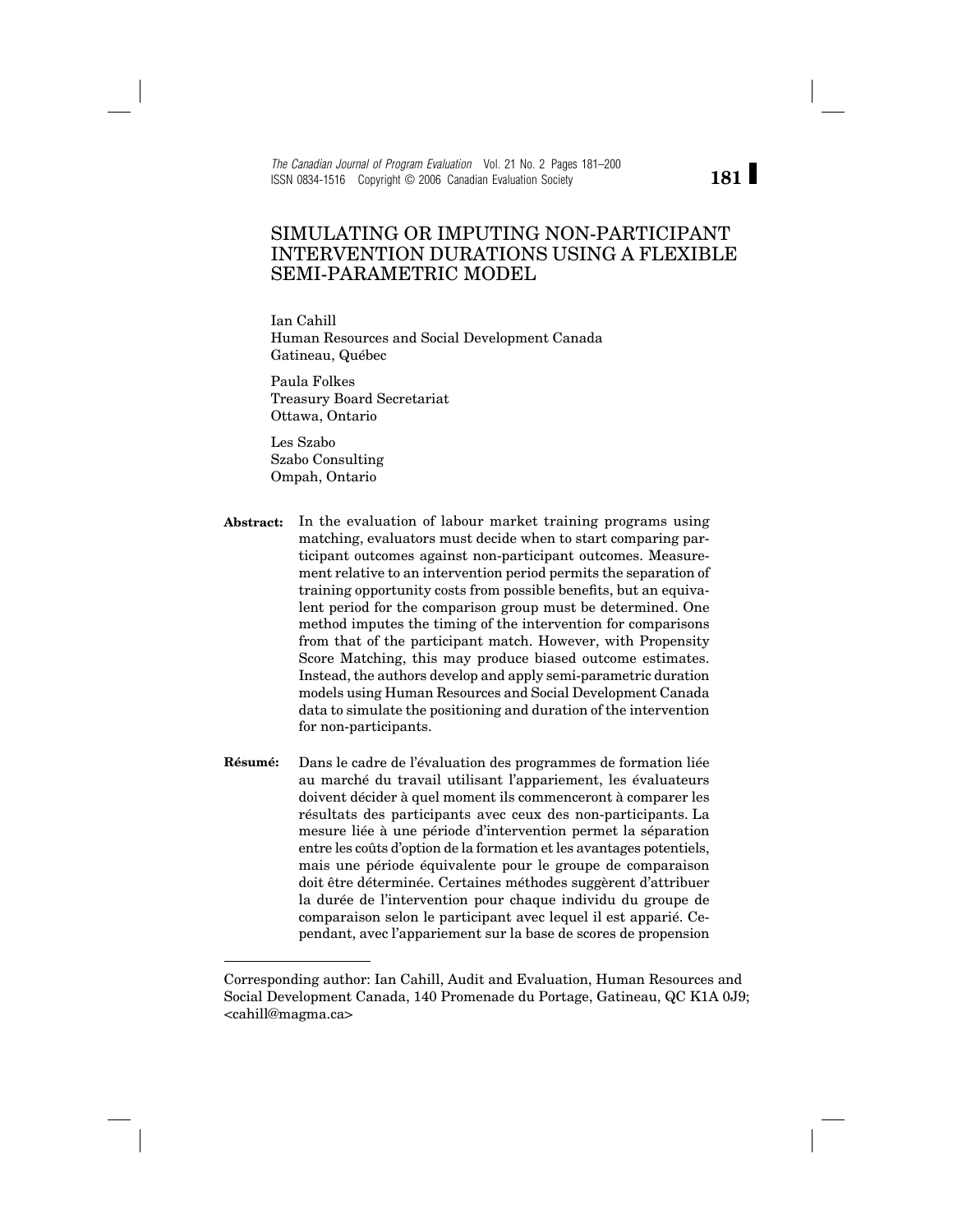(*Propensity Score Matching*) des résultats biaisés peuvent se produire. Les auteurs élaborent et appliquent plutôt les modèles semi-paramétriques de durée en se servant de données provenant de Ressources humaines et Développement social Canada pour simuler le positionnement et la durée de l'intervention pour les non-participants.

## INTRODUCTION

Issues to Consider When Evaluating Active Labour Market Programs

Several countries, including Canada, offer a comprehensive suite of programs for their workers that provide training, employment counselling or other assistance after a job loss. In 1996, the Government of Canada introduced a series of Employment Benefits and Support Measures (EBSMs) to help clients return to work as quickly and efficiently as possible. Employment Benefits such as Skills Development are major interventions that tend to be longer in duration, while Support Measures such as Employment Assistance Services (EAS) are less intensive.

When evaluating EBSMs and other Active Labour Market Programs (ALMP), a number of methodological decisions must be made. Some evaluators have addressed the classic evaluation problem by using quasi-experimental designs with popular methods such as Propensity Score Matching (PSM), to compare the outcomes of program participants and otherwise-similar non-participants over some period of interest. However, when PSM is used, evaluators need to decide when to stop measuring pre-participation outcome variables for inclusion in models used to estimate propensity scores. They also need to decide when to start measuring and comparing participant and comparison outcomes for the purposes of estimating the program effect.

In addition, where measurement relative to a period of intervention is desired, evaluators must determine how to obtain the timing and duration of the intervention for non-participants, who by their definition would not have intervention start or end dates. While developing alternatives for the quasi-experimental evaluation of EBSMs in Ontario, we found that although it may seem natural when PSM is used to simply impute these dates from the participant match, this may lead to biased impact estimates. Instead of using imputation based on PSM, we develop and apply duration models to simulate EBSMs for non-participants. The result of this work, and the discussion around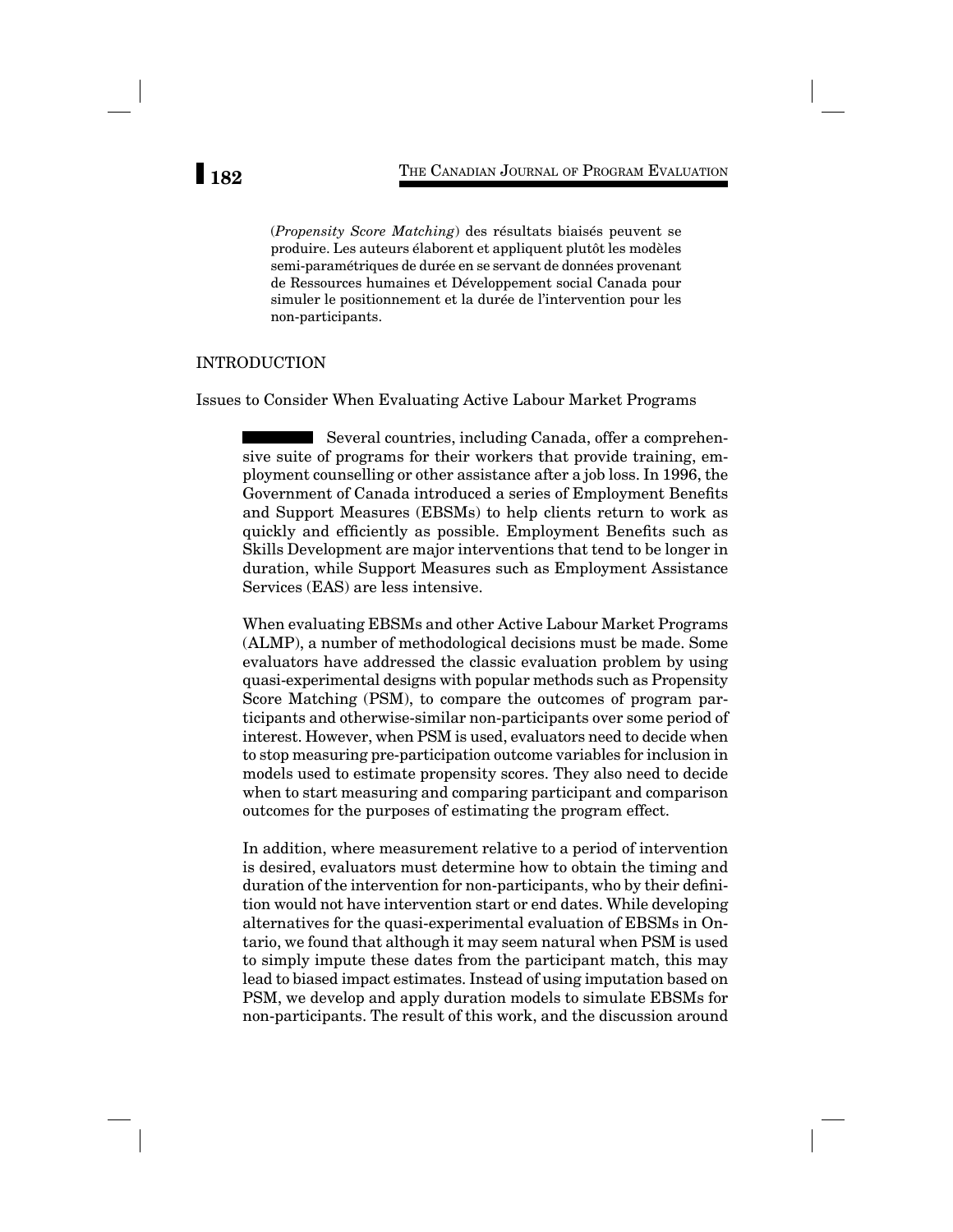how the timing and duration of the intervention for non-participants should be determined when PSM is used, constitute the main focus of this article.

This introduction continues with a discussion of issues related to defining the period of measurement relative to an intervention period. The second section provides an overview of PSM and shows how imputation of intervention dates based on the propensity score could lead to bias. The third section presents duration models as an alternative to imputation by PSM, providing a theoretical discussion and empirical evidence to demonstrate the advantages of their use. That section also shows how the decision to simulate or impute using duration models depends on the nature of the available data. The conclusion summarizes our proposal and provides some considerations when deciding on possible approaches.

When to Stop Measuring Pre-participation Variables Used in Matching

With the use of PSM, it is important to determine when to stop measuring any pre-participation outcome variables used in matching. These variables reflect labour market experience prior to program participation. It is important to ensure that they are exogenous, that is, that they do not contain information on selection into participation. Pre-participation outcomes could be measured up until the job separation date, a proxy for which is the start of the EI claim called the Benefit Period Commencement (BPC). Alternatively, provided that endogeneity is not a strong concern, one could measure preparticipation outcomes up until the intervention start date, and match on the information from the BPC to the start date (what we call the "gap"). It may be useful to see these dates illustrated in Figure 1.

When to Start Measuring Post-participation Outcomes

Another important task is to decide when to start measuring postparticipation outcomes. One option is to simply measure and compare post-participation outcomes from the BPC. The obvious advantage is that this date exists for both participants and non-participants. However, measurement of post-participation outcomes from the BPC would combine outcomes *before and during* participation as being part of the outcomes *due* to participation. This may not be desirable, particularly if a significant amount of time passes following BPC before participation in an EBSM is even considered.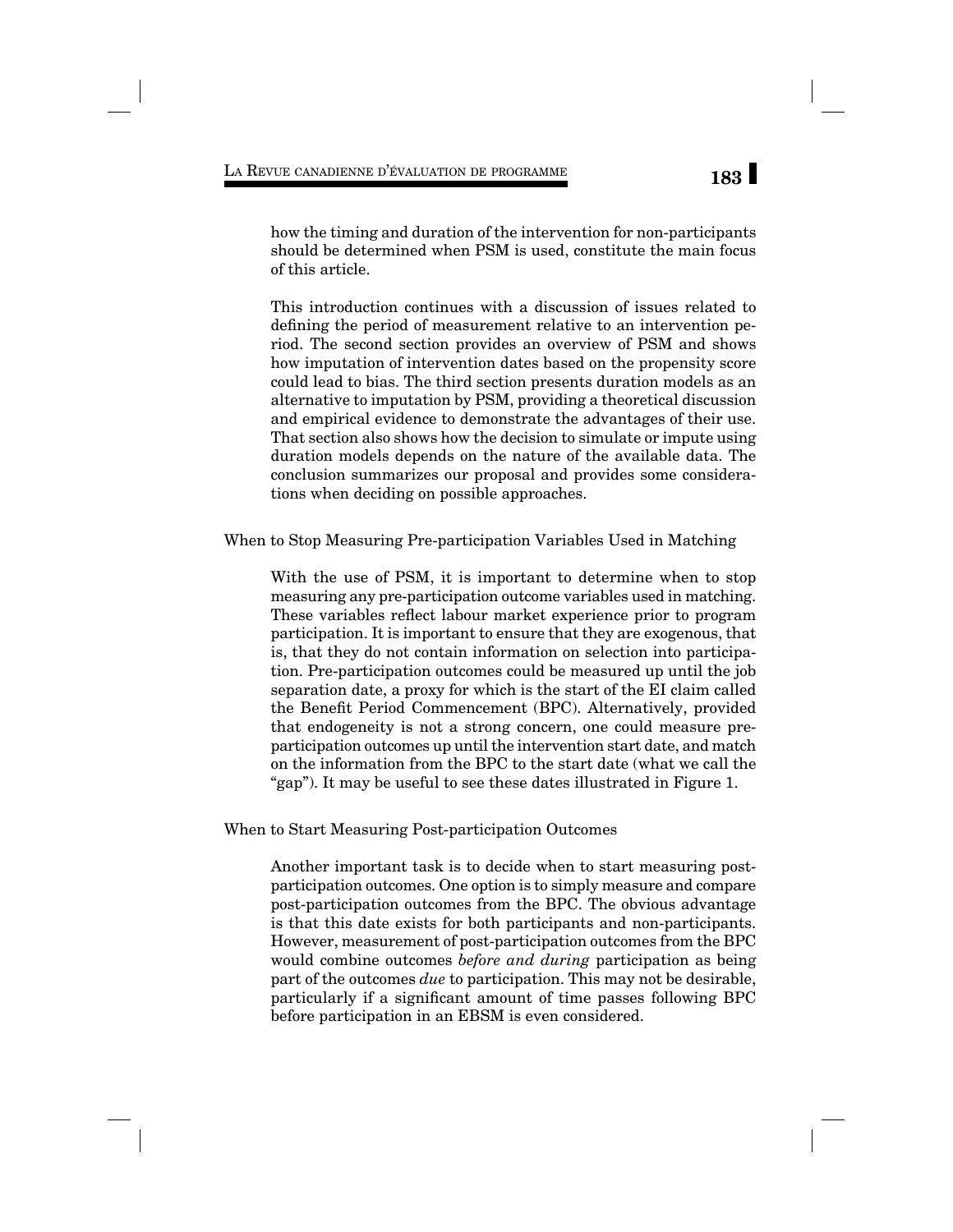Alternatively, one could measure post-participation outcomes from the intervention start or end date. Using the start date would also include the in-program effect in the determination of program incremental impacts, which may not always be desirable. The likely negative inprogram effect may outweigh the post-program effect, leading to a picture of program net impact that does not accurately reflect the true program impact, particularly if benefits and costs are only weighed over the short term. In contrast, the end date approach measures employment outcomes after the intervention, in the period during which we would expect to see changes such as job finding. Ideally, using both the start-date and the end-date approaches might allow separation of the costs and benefits of a program.

### How to Obtain the Measurement Period for Non-participants

An apparent barrier to the measurement of outcomes from the intervention start or end date is that non-participants do not have such dates. Nevertheless, as Smith  $(2000, p. 15)$  pointed out, the outcome variables for the participants and non-participants should be measured in the same way. Traditionally, with the use of propensity score matching where measurement is done from the intervention start or end date, the timing and duration of participation for the non-participant is imputed from that of the matched participant. For example, Sianesi (2001), who uses PSM, derives the non-participant intervention start date by imputing it from the matched participant and measures and compares outcomes from the start date.

While it may seem intuitive that, when using a matching technique, intervention dates for each comparison group member could be imputed from the matched participant, we will demonstrate in this article that, in the case of propensity score matching, this may result in biased incremental impact estimates. The proposed alternative is to use duration models to simulate or impute the timing and duration of interventions for non-participants. We will demonstrate that duration models can be used to accurately create a distribution of simulated interventions for the comparison group that is similar to the distribution of participant interventions. However, before we proceed, we will describe the data sets and the unit of analysis used in the study.

### The Data and the Unit of Analysis

Human Resources and Social Development Canada (HRSDC) datasets contain data rich enough to answer a variety of empirical questions. Variables related to labour market experience, the Employment Insur-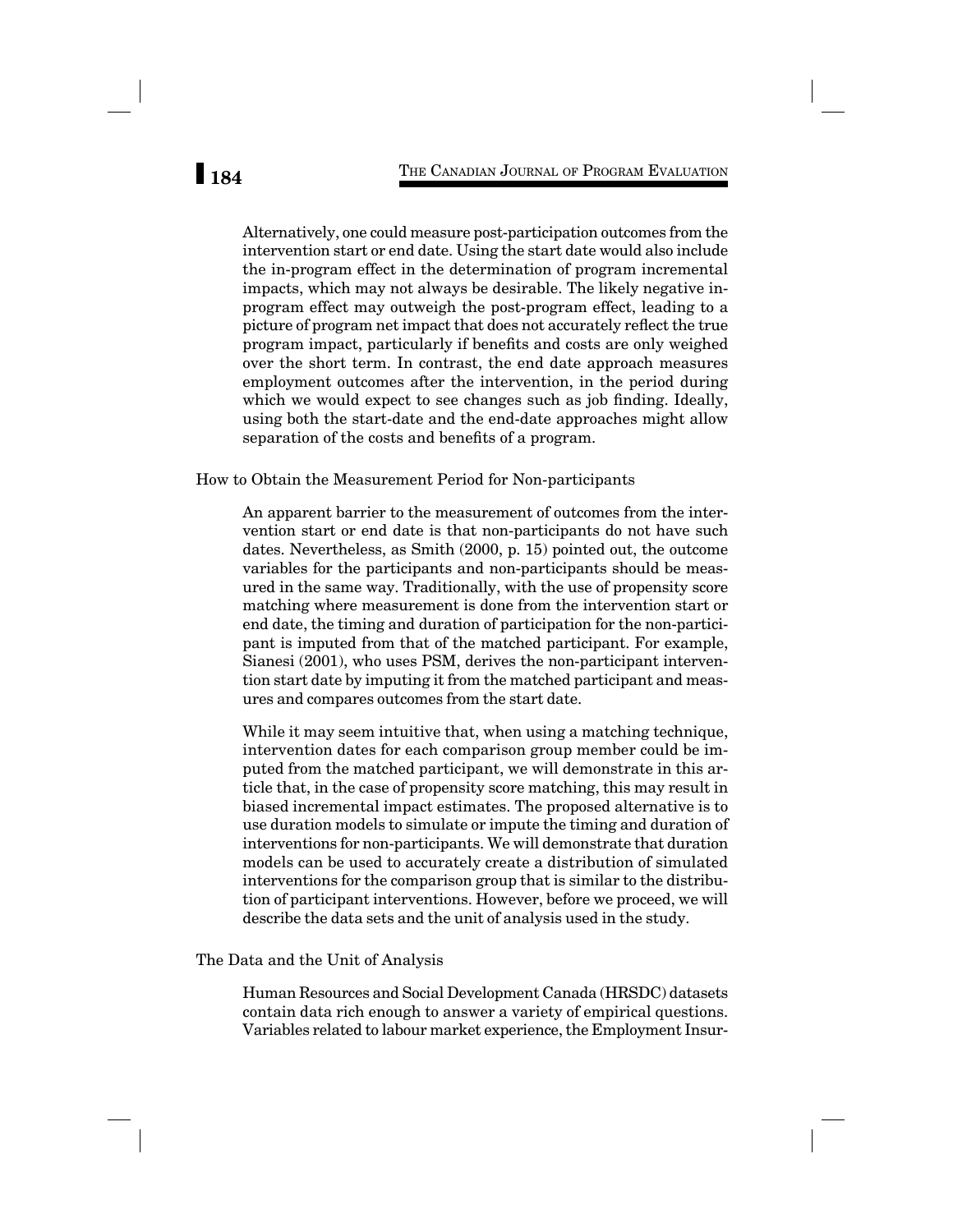ance (EI) claim, and EBSM uptake (for participants) are observed for EI clients. Also, tax data from Canada Revenue Agency were available for use in developing the duration models, and provided characteristics such as marital status, self-employment income, total earnings, and income (a variable list is presented in the Appendix).

If participants had more than one intervention, these quality data sets captured it. Thus, because there could be multiple interventions in respect of the same unemployment spell, we needed to determine what would constitute an appropriate unit of analysis. We decided to use a construct called the Action Plan Equivalent (APE), which is defined as a single EBSM or series of EBSMs taken by a client that are no more than six months apart. For the purposes of this article, for APEs containing multiple EBSMs, the APE type is determined by the longest EBSM in the APE, and we use the terms APE and intervention interchangeably.

### PROPENSITY SCORE MATCHING (PSM)

### An Overview

PSM can reduce the "curse of dimensionality" that occurs when the dimension of the vector of characteristics *X* increases. Cell-based matching on all of the components of *X* becomes impractical when, for some values of *X* among participants, no close matches are found in the comparison group (Smith, 2000). PSM reduces this problem by matching on a single value called the propensity score summarizing relevant information in *X* (Dehejia & Wahba, 1998).

To implement PSM, each individual *i* in both the participant group and the eligible non-participant group is assigned an estimate of the propensity score  $P_i$ , which is the conditional probability<sup>1</sup> of participation defined by  $P_i = e(X_i) = Pr\{D = 1 \mid X_i\}$ . The vector  $X_i$  represents observed characteristics of individual *i*, and *D* is an indicator of participation, taking the value 1 for participation. According to the key PSM theorem, *X* and *D* are stochastically independent conditional on the propensity score, so that the matched participant and non-participant samples will be balanced on the distribution of characteristics *X*  (Rosenbaum & Rubin, 1983). The simplest version of PSM is pairwise nearest neighbour matching on the propensity score. For a discussion of several variants, see Smith and Todd (2004). The propensity score is estimated through logit or probit models, to which Greene (2003) provides a good introduction.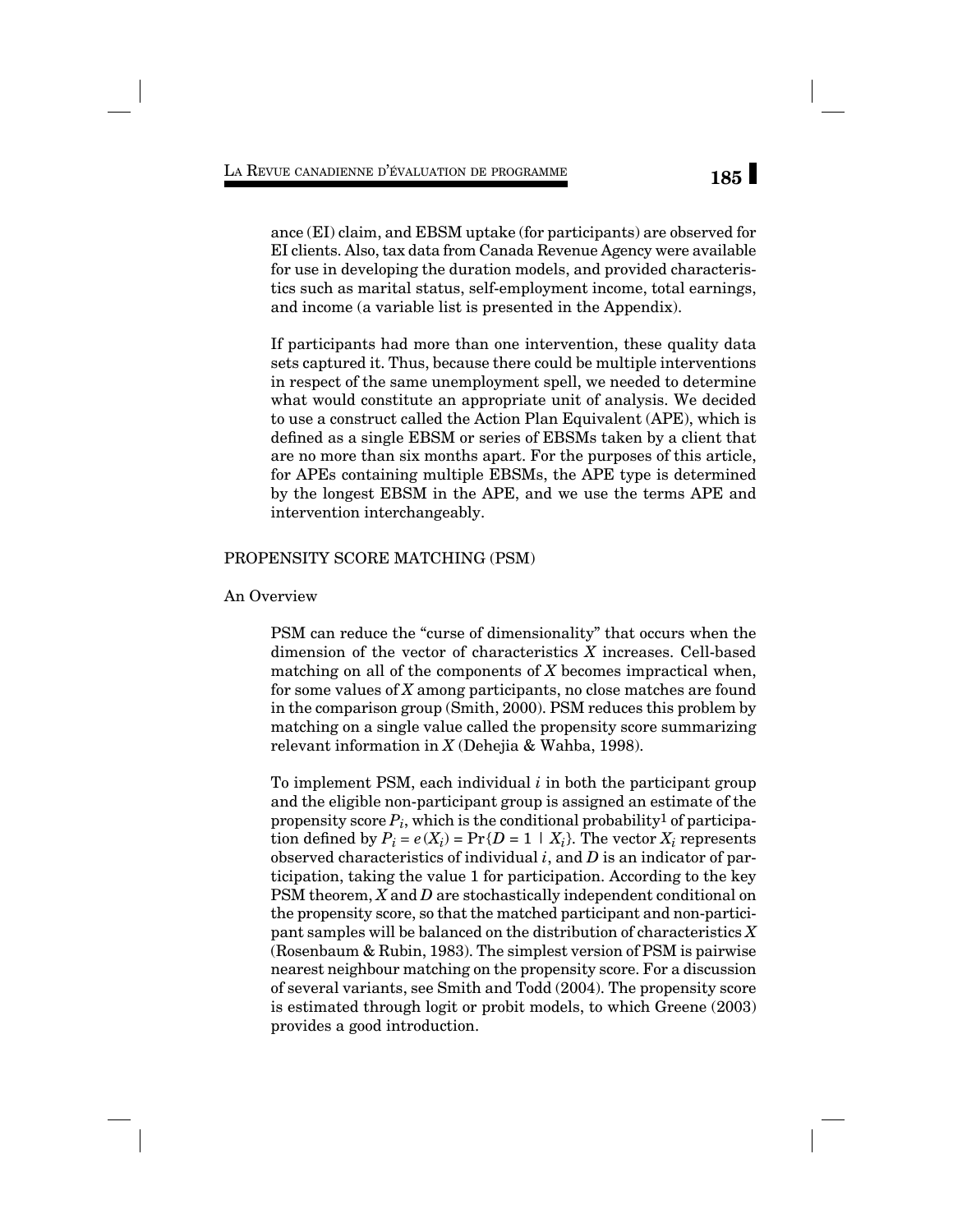# Imputation of Intervention Dates Based on the Propensity Score— Potential for Bias

As noted in the introduction, when the evaluator wishes to measure outcomes throughout periods established relative to an intervention period, it will be necessary to obtain intervention start and/or end dates for non-participants. In the case of PSM using a pairwise approach, it may seem natural to impute the intervention start and end dates of participants onto their matched non-participant "twin." One might conjecture that this must lead to an unbiased estimate of the program impact. We prove that this is not the case by offering a counterexample.

The problem lies in the fact that PSM may match individuals with the same propensity score, but with different observed characteristics *X*, and these different characteristics may imply different expected intervention start and end dates. It is not sufficient to simply ensure, as imputation by PSM does, that the distribution of the intervention start or end dates through the non-participant population is the same as that for participants. The dates assigned to non-participants must be appropriate at the individual level. This is because there may be variations in the rate at which individuals recover from labour market difficulties without treatment, and this "spontaneous recovery" may depend on the characteristics *X* that distinguish individuals.

### *A simple counterexample:*

Suppose that  $X = [Region, Gender]$ , where  $Region \in \{A, B\}$ ,  $Gender \in$  ${M,F}$ . Let *Status*  $\in$  {*P,C*} determine if they were a Participant (*P*) or a Control  $(C)$ . The propensity score  $e(X)$  = Prob(participation  $|X|$ ). Let the eligible populations in the four cells defined by  $X$  be equal in size. Suppose that  $e([A, F]) = e([B, M]) = 0.3$  and  $e([A, M]) = e([B, F]) = 0.1$ . With PSM, men in Region *A* are often paired with women in Region *B*, and women in Region *A* are often paired with men in Region *B*. About half of the matches would be to the opposite gender.

For simplicity, we assume that the duration  $T_{GAP}$  from BPC to the start of the APE (real or potential) is fixed for both participants and controls, and we are concerned only with end dates. Almost all of the variation in APE duration is explained by one component of *X*: *Gender*. As an outcome measure, consider average \$ weekly earnings *Y* in the 52 week period beginning at a point *T* weeks from the start of an APE (real or potential). For evaluation purposes we are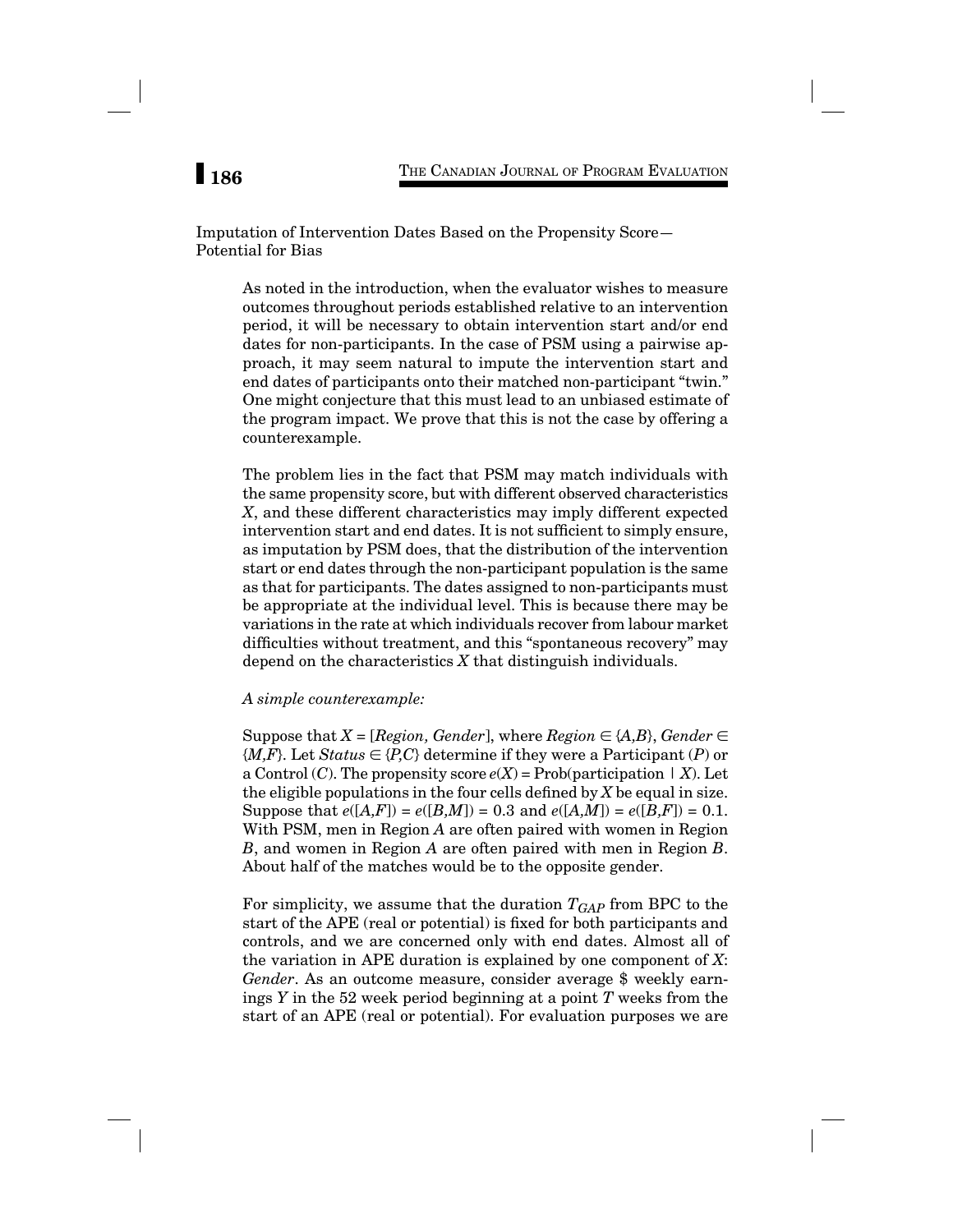interested in the case where  $T = T_{APE}$ , the APE duration. Men tend to have short APEs of about 4 weeks duration, while women tend to have long APEs of about 52 weeks duration. All controls experience unaided income recovery, but recovery is much faster for women. Explicitly we assume

 $E(Y | T = 4, Status = C, Generate = M) = $100$  $E(Y | T = 52, Status = C, Generate = M) = $500$  $E(Y | T = 4, Status = C, Generate = F) = $500$  $E(Y | T = 52, Status = C, Generate = F) = $500.$ 

Now we can see how imputation can lead to biased estimates. When a male control is matched with a female participant, the duration of the control APE will be imputed to be about 52 weeks. For evaluation purposes, the expected outcome estimate is  $E(Y | T = 52, Status = C,$  $Gender = M$ ) = \$500, which is wrong. We assumed that he will have recovered to equilibrium level already by time *T = 52*, so his measured outcome is higher than it should be for a male control. The correct measure is  $E(Y | T = 4, Status = C, Generate = M) = $100$ . For a female control matched with a male participant, the estimated control outcome is correct. Even though we impute her APE duration to be 4 weeks (too short), we assumed that she will nevertheless have already recovered to a stable level when measurement begins, so the outcome measure is correct. Naturally the estimate is also correct when participant and control have the same gender. The overall average estimated outcome for controls is biased due to overestimates for male controls matched with female participants. Hence we will underestimate program impact. Figure 1 is intended to illustrate the argument.

In applied work it is common to force a match on gender (we agree with this practice), but in the counterexample gender appears merely as a formal representative characteristic. We are forced all the way to cell-based matching if we wish to eliminate potential bias of this sort.

In the example, *T* represents the end date. Since we have assumed that everyone has a start date that is the same distance from BPC, a simple change converts the argument to start dates. The time *T* must now refer to APE start, measured as distance from BPC, instead of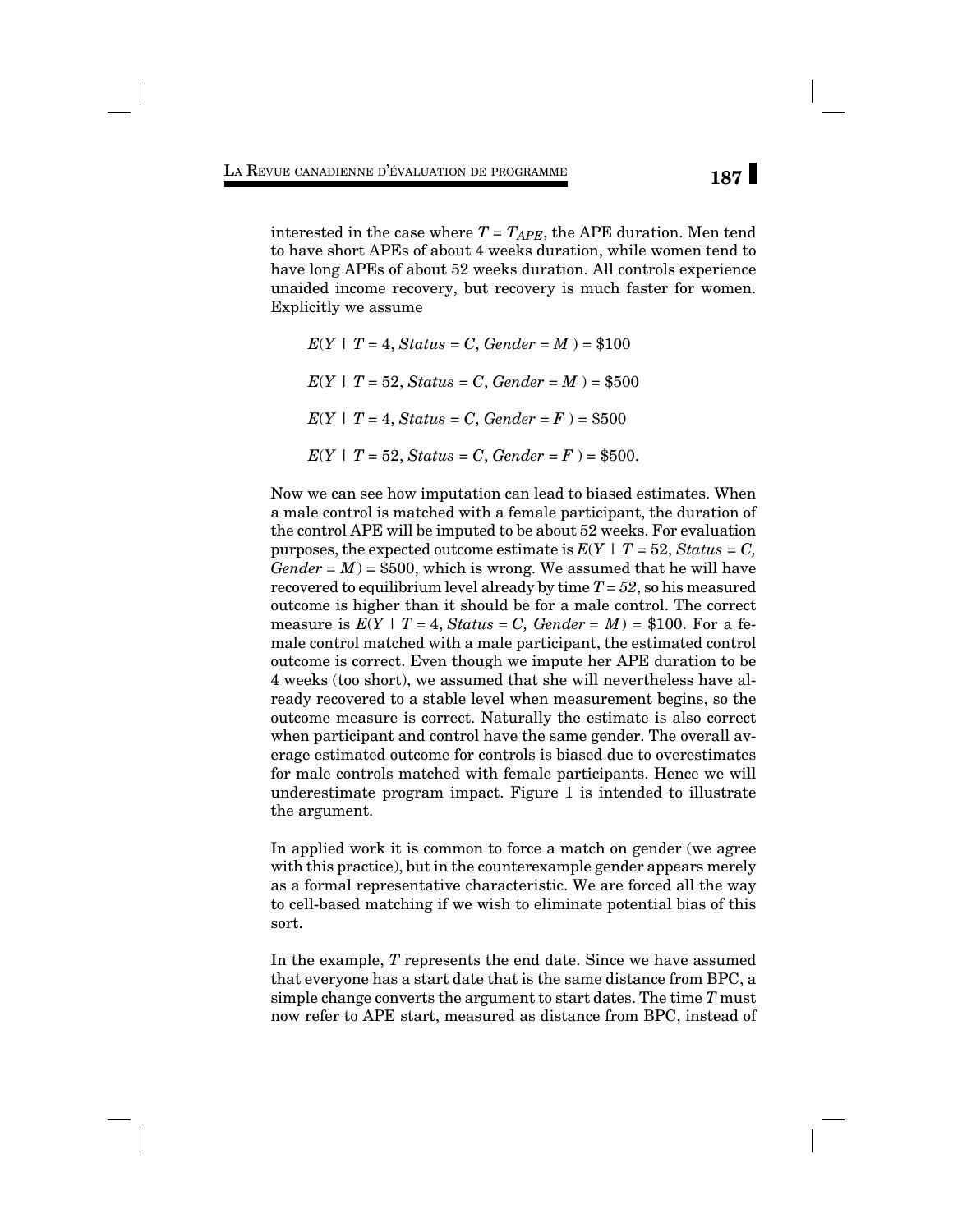referring to APE end, measured as distance from APE start. Change the phrase "men tend to have short APEs of about 4 weeks duration" to "men tend to begin their APE about 4 weeks from BPC," and change the phrase "women tend to have APEs of about 52 weeks duration" to "women tend to begin their APEs about 52 weeks from BPC."





# DURATION MODELS AS AN ALTERNATIVE

### An Overview

Duration models are a type of econometric model specialized to deal with phenomena involving the length of time spent continuously in a particular state. Equivalent terms are survival models, from medical applications, and failure time models, from engineering applications. These models deal with the particular characteristics of duration data, such as the restriction to positive values, the wide variety of potential distributional forms, and the possibility of durations being interrupted at the time of data collection (censoring). The effect on duration of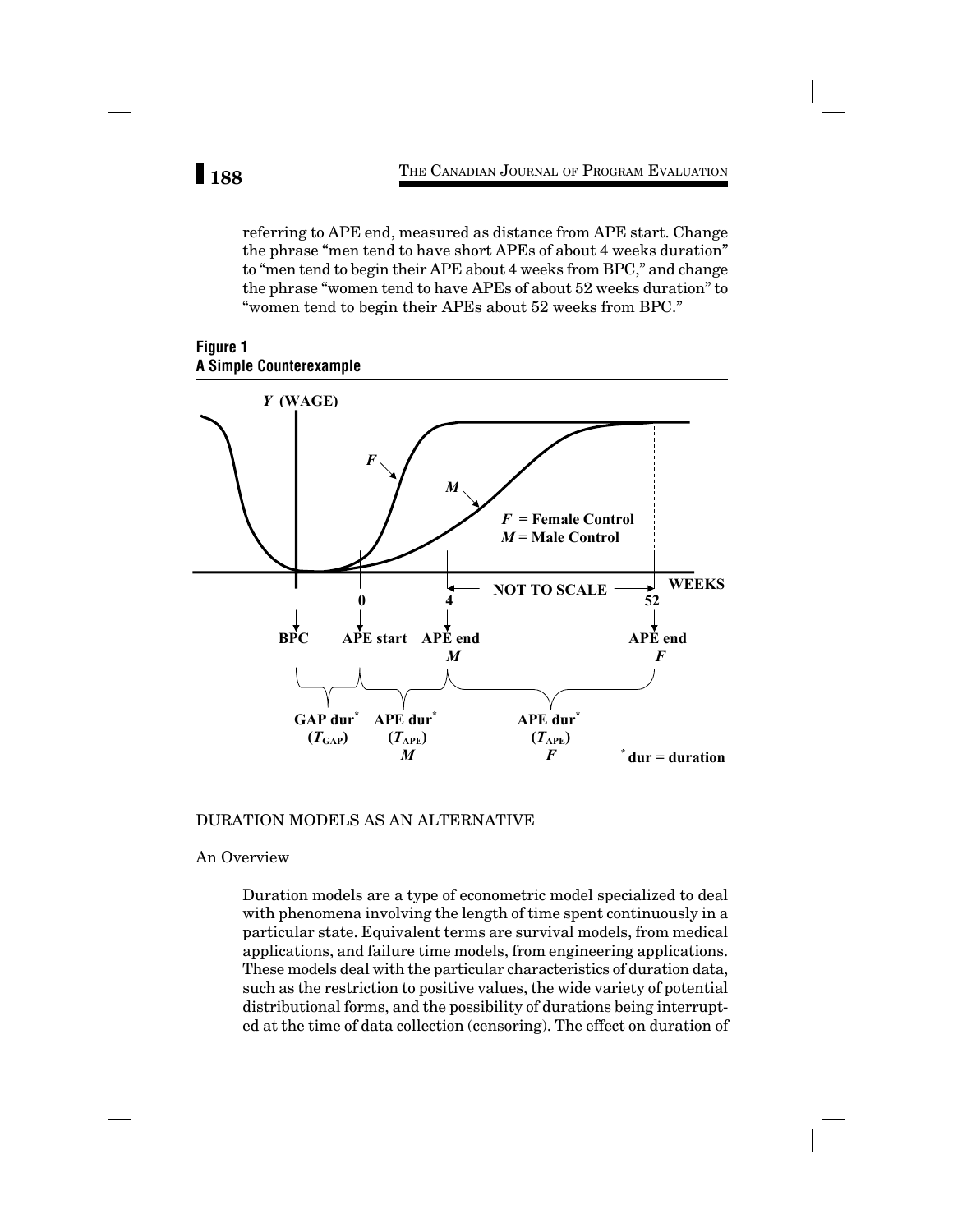a vector of explanatory variables or covariates *X* is often represented. See the Appendix for more details and some references.

### Use of Duration Models in Program Evaluation

Several recent evaluation studies have used duration models to evaluate the effectiveness of active labour market programs similar to EBSMs in Canada. Program effectiveness has been evaluated by using duration models to examine the transition out of unemployment to employment after participation in an ALMP, and sometimes to examine the transition out of subsequent spells of employment. This is the "event history" or "timing of events" approach introduced into the evaluation literature by Ridder (1986). Studies using this approach include Bonnal, Fougère, and Sérandon (1997) and Lalive, van Ours, and Zweimüller (2002). Analysis using duration models has also been combined with the use of a comparison group, as in Dolton and O'Neil (1996) and Brännäs (2000).

This article appears to be the first published study using duration models to assign analogues of intervention start and end dates to non-participants. Recall that the dates are positioned relative to BPC according to  $T_{GAP}$  and  $T_{APE}$  (see Figure 1), which means that assigning dates is equivalent to assigning durations. We consider three possible methods of assigning durations using an estimated model. The first method, prediction, is shown to be inappropriate because it leads to biased program impact estimates. Simulation may be suitable for large datasets, such as for the administrative data that we are using. Imputation on predicted duration may provide more accuracy in the case of small datasets.

## *Predict:*

Once a duration model is estimated, it can be used to predict the duration *T* based on the values of *X*. Since the stochastic model has been completely specified, we could estimate a conditional mean  $E(T | X)$  and use this as a prediction of *T*. Ignoring the stochastic element of *T* could be a problem, however. To simplify, suppose that  $T_{GAP}$ and *X* are constant, and the outcome *Y* for the control group is simply a non-linear function of  $T = T_{APE}$ . In order to compare mean outcomes with those of the participant group, we wish to estimate  $E(Y(T))$  for the control group, but we have only an estimator of  $Y(E(T))$ , and according to Jensen's inequality  $E(Y(T)) \leq Y(E(T))$  if *Y* is concave, and the reverse if it is convex (see Parzen [1960, p. 434]).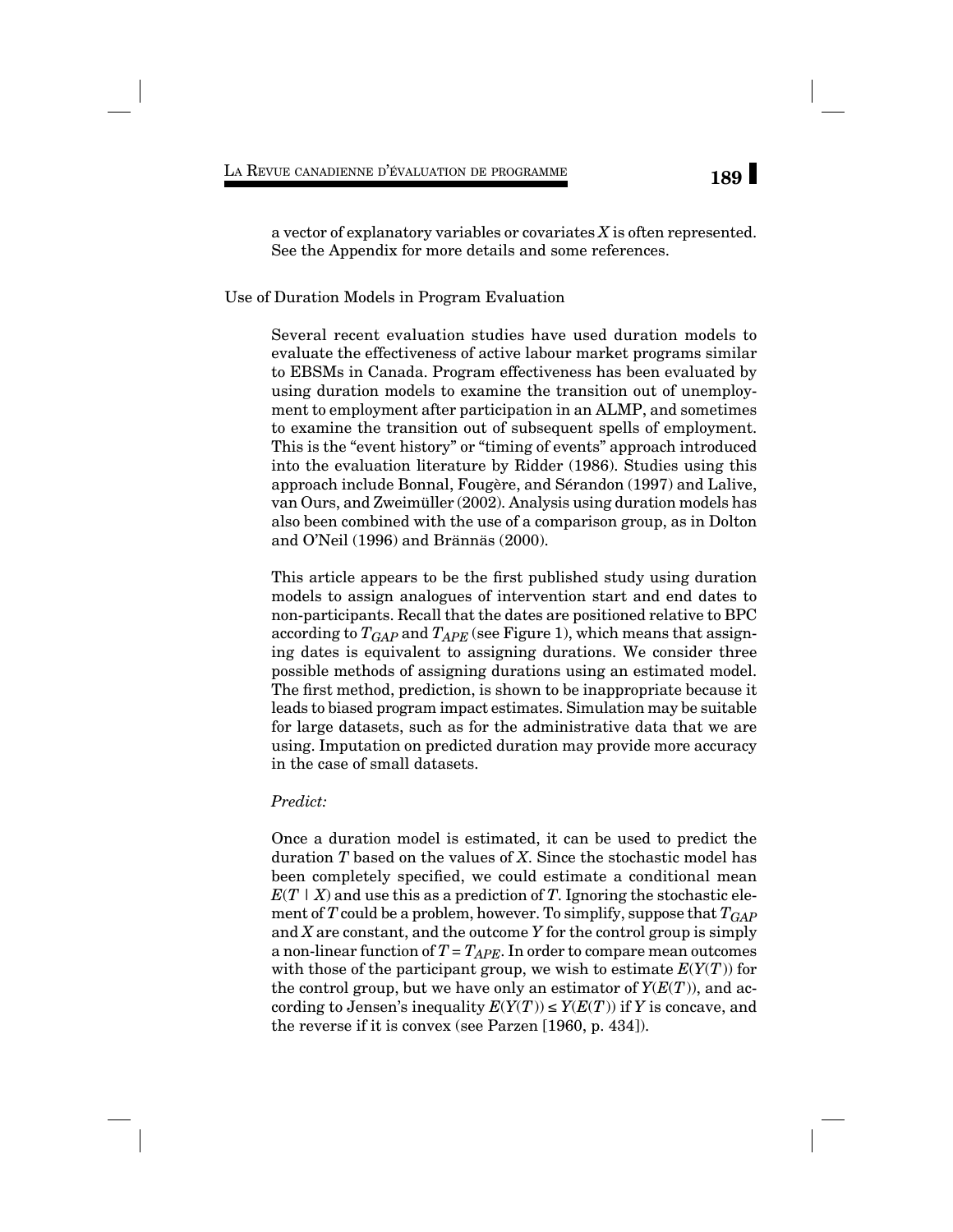# *Simulate:*

Deterministic algorithms can be used to generate series of numbers that appear to be random, and these form the basis of simulation. With many duration models one can use these pseudo-random number generation algorithms to simulate values of the duration *T* that will incorporate all of the information contained in the estimated model (see our discussion in the Appendix). As we demonstrate through graphs (Figures 3–6), simulation using a duration model can reproduce the distribution of durations among participants very accurately. In the case of small samples, however, it may be that the randomness in the sample distribution introduced by simulation would be significant enough to suggest consideration of an alternative method, such as imputation.

### *Impute:*

It is possible to use the randomness incorporated in the dates of participants to add a stochastic element to the dates of non-participants, in addition to the dependence of duration *T* on the characteristics *X*. After carrying out PSM we have a matched set of non-participants that we will now refer to as the set of "controls." We propose matching each control with the participant who is the nearest neighbour on predicted gap duration, which will be a function of  $X\hat{\beta}_{GAP}$ , where  $\hat{\beta}_{GAP}$  is the vector of estimated coefficients from the gap duration model. Controls and participants can then be divided into strata on imputed gap duration for controls and on observed actual gap duration for participants. Within each of these strata, each control is matched with the participant who is the nearest neighbour on the predicted APE duration, a function of  $Z\hat{\beta}_{APE}$  from the estimated APE duration model (as explained in the next section, the characteristics *Z* should include the gap duration  $T_{GAP}$  as well as the vector *X*). Each control will then have an imputed APE duration that incorporates correlation with the gap duration.

The Advantages of Duration Models in Determining Non-participant Dates

If we use PSM for imputation of  $T_{GAP}$ , the duration of the gap from BPC to start date, and  $T_{APE}$ , the duration of the APE, then we are using a circuitous path. First each vector of characteristics *X* is assigned a propensity score. Then imputation from matched participants maps each propensity score to a pair of durations. Yet we have no reason to suppose that individuals with the same propensity score but different vectors of characteristics *X* will have similar duration.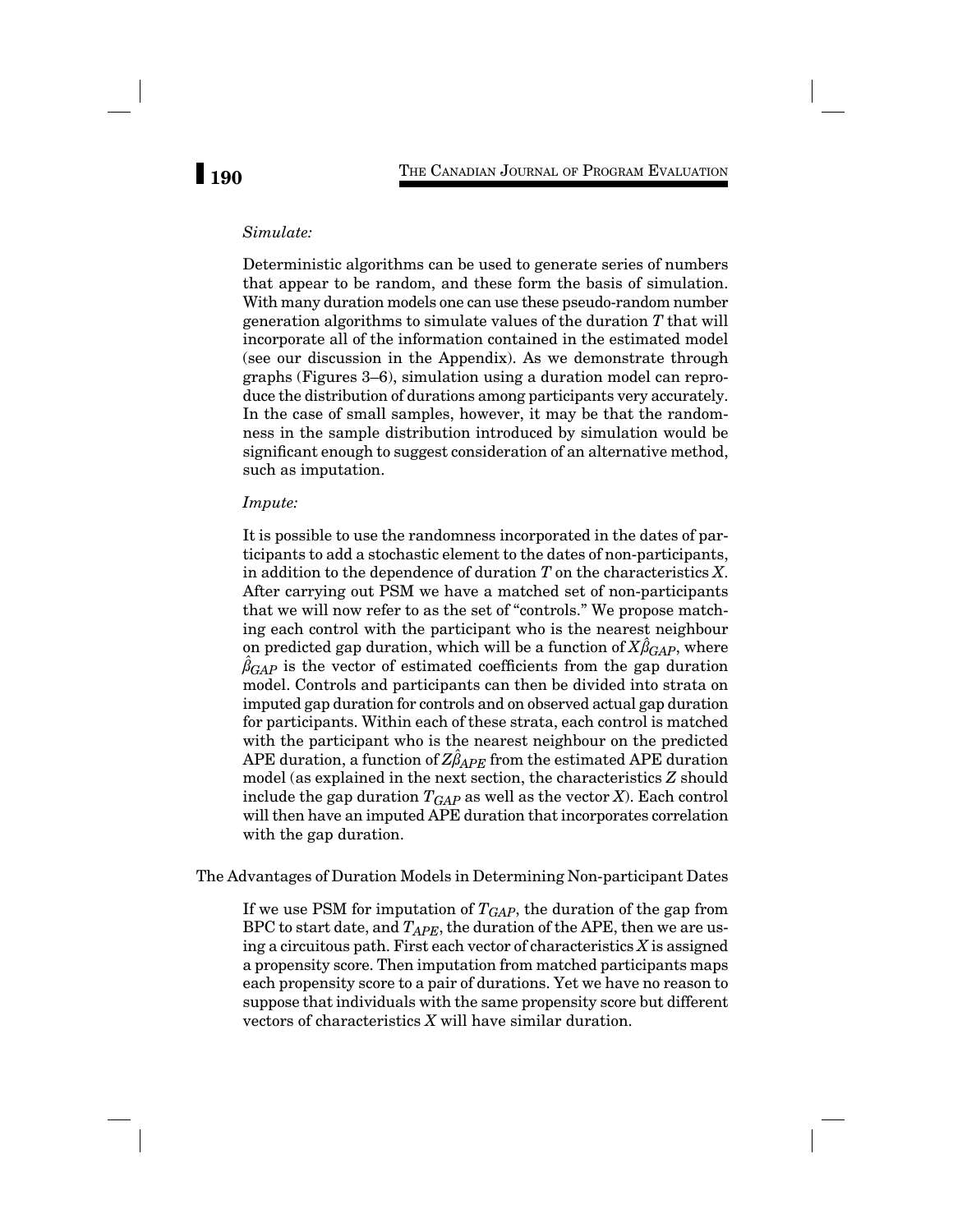We propose estimation of the parameters of a duration model that maps each vector of characteristics directly to durations. Most duration models are univariate—that is, they show the dependence of a single duration variable on a vector of covariates. Nevertheless, this type of model can be used in our situation if we accept a model where the determination of  $T_{GAP}$  and  $T_{APE}$  is sequential rather than simultaneous. We assume that  $T_{GAP}$  is determined first, and may be used as a predetermined variable to be included, along with the covariates in *X*, as part of a new set of covariates *Z* used in the duration model for *TAPE*.

If the duration model is correctly specified, both the simulation and imputation methods described in the previous section will assign to each non-participant a duration with a distribution, conditional on characteristics *X*, that is accurate up to unbiased estimates of the model parameters. This will prevent the sort of bias that we have shown could result from imputation using PSM. In the following sections we introduce the duration model that we believe to be sufficiently flexible to provide an adequate specification of duration distributions that are likely to arise in practice. We then provide evidence of the effectiveness of this approach, compared to imputation using PSM.

### The Cox Model

The Cox proportional hazard model that we use allows for great flexibility in the form of the duration distribution. A key feature is the ability to estimate the dependence of duration on the characteristics *X*, while leaving the "baseline" distribution (where all characteristics take fixed values such as sample means) free to take any shape. With little theory to guide us, this is a desirable feature. Very accessible discussions of the Cox model are provided by Allison (1984, 2000).

We estimate the Cox model using a maximum likelihood technique and then use a pseudo random number generator to simulate nonparticipant durations according to the estimated model. Details are presented in the Appendix.

## Comparison of Methods

We worked with administrative data and large samples. Thus our choice is between imputation by PSM and simulation by duration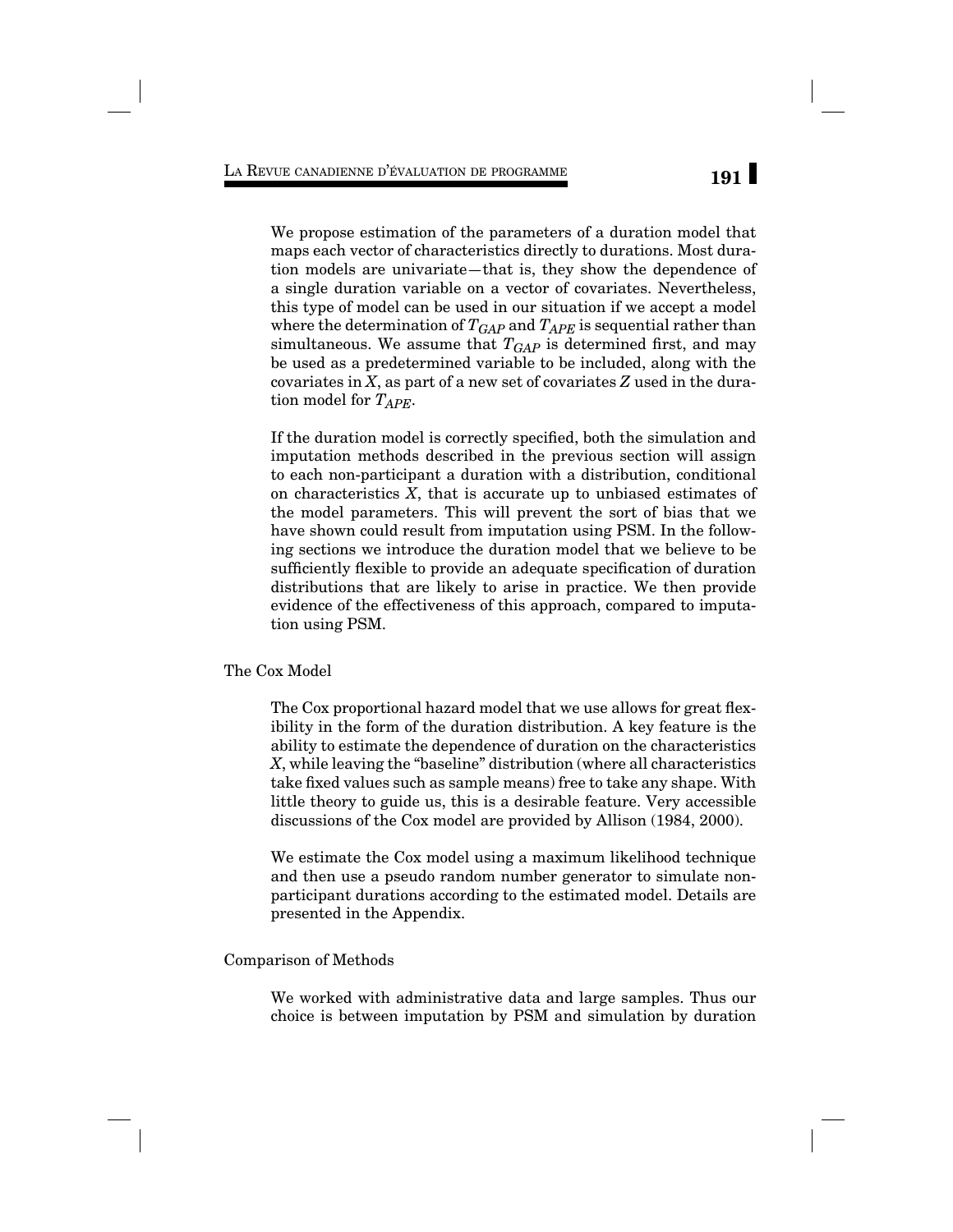models. We have given theoretical arguments against imputation by PSM, and now we provide empirical evidence.

Comparing the methods empirically is challenging. We do not have data on the potential start and end dates for non-participants, nor do we have data on the true impact of the programs. Nevertheless it is possible to use the participant group to test how well each of the two methods assigns start and end dates. We do this by first assigning propensity scores with a logit model using the entire participant and non-participant samples. Then we split the participant sample randomly into two parts. One part serves as a sample of participants, while the other part serves as a sample of pseudo non-participants. PSM is then applied to the two groups, matching each participant with the pseudo non-participant who is the nearest neighbour on propensity score. We can then apply both methods of assigning durations, comparing results with actual durations.

In order to compare results of the two methods we calculate the average squared difference between assigned and actual for both methods. For the case of APE duration we also take a look at the difference between the mean assigned and actual values across categories for certain explanatory variables. Results for the comparison of methods are in Table 1 and Figure 2.

| Duration | Var # | Variable                         | Mean Sqr (Days <sup>2</sup> ) | Std Error | t Value | Pr >  t |
|----------|-------|----------------------------------|-------------------------------|-----------|---------|---------|
| APF      |       | Ilmputed - Actuall <sup>2</sup>  | 35760.2                       | 778.8     | 45.9    | &0.001  |
| APE      |       | Simulated - Actuall <sup>2</sup> | 16884.6                       | 329.5     | 51.2    | &0.001  |
| Gap      |       | Ilmputed - Actuall <sup>2</sup>  | 17281.8                       | 281.0     | 61.5    | &0.001  |
| Gap      | 4     | <b>ISimulated - Actuall2</b>     | 13054.2                       | 230.4     | 56.7    | &0.001  |
| APE      | 'n.   | Var1 - Var2                      | 18875.6                       | 764.7     | 24.7    | &0.001  |
| GAP      | 6     | Var3 - Var4                      | 4227.6                        | 309.1     | 13.7    | < 0001  |

# **Table 1 Compare Simulation vs Imputation from PS Match**

The results in Table 1 for APE duration show a distinct superiority of the simulation method. The mean squared differences for imputation by PSM are more than twice those for simulation. The results for the gap duration are less striking, but they also favour the simulation method. Examining the Cox model output in Table 2 presented below, we see that the Cox model fit statistic (-2 LogLike) and the three tests of the Global Null Hypothesis (all coefficients are zero) all indicate that the Cox model for the APE duration fits better than the model for the Gap, so we would expect that simulation would perform relatively better for APE duration.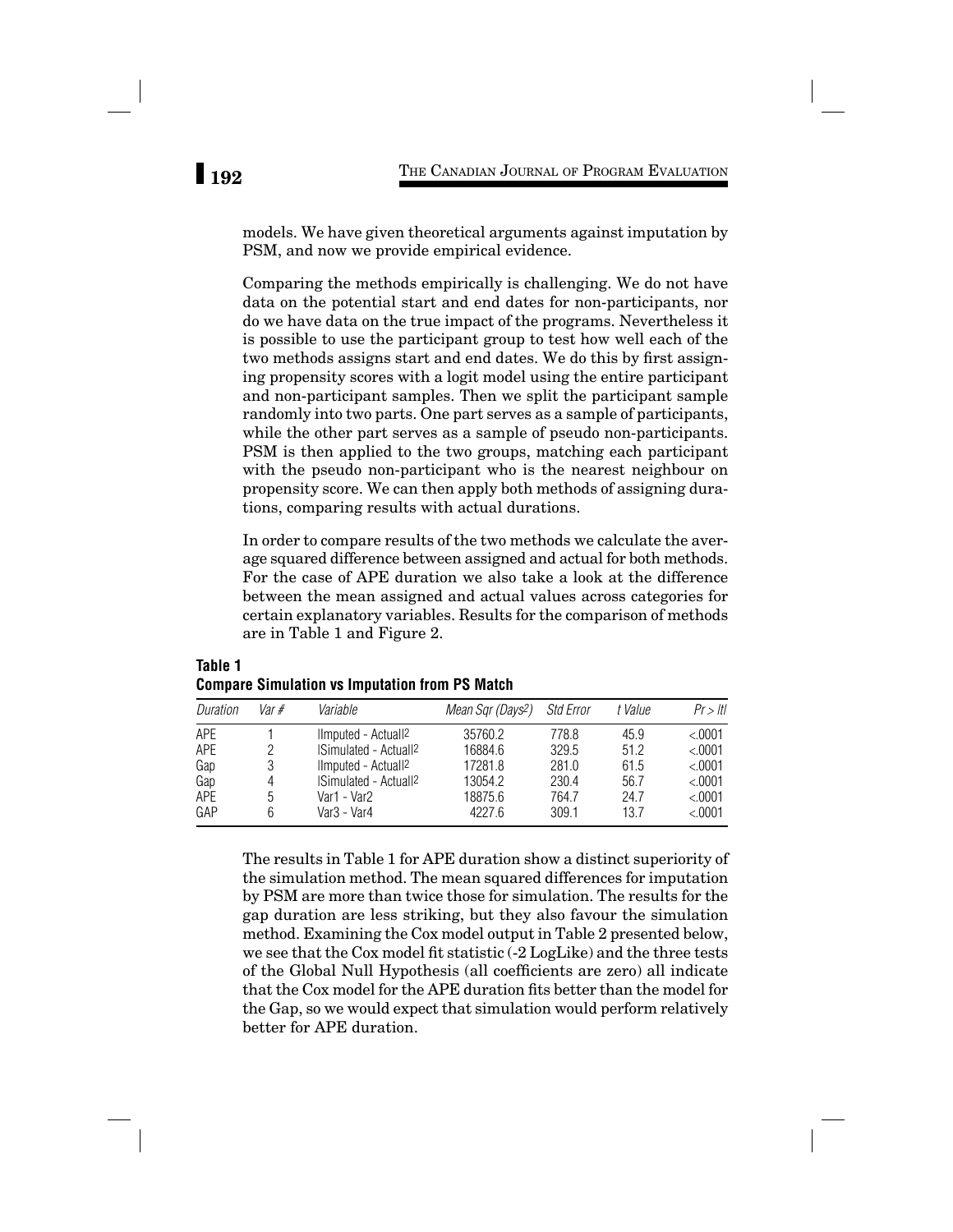We include the t-statistic in order to test whether the mean squared differences for imputation and simulation are distinct from each other. It can be seen from the *p* values in the last two rows of the last column that, for both APE duration and gap duration, the null hypothesis of equal means is easily rejected.

Figure 2 shows that the simulation method tracks the mean APE duration better than the imputation method in 14 out of the 17 industries. We expect this sort of result from the arguments presented earlier concerning the advantages of duration models. The duration model incorporates industry categories as part of the vector of characteristics *X*.

Results of Duration Model Simulations Compared to Actual Durations

Observations were randomly assigned to one of two datasets. One dataset was used to develop and estimate the models. The other dataset was used to apply the models for simulation, producing the results presented in this section. Successful model development and an appropriate application of the model would show similar distributions of intervention gaps and durations for both participants and non-participants.



# **Figure 2 By Industry: Compare Simulation vs. Imputation from PS Match**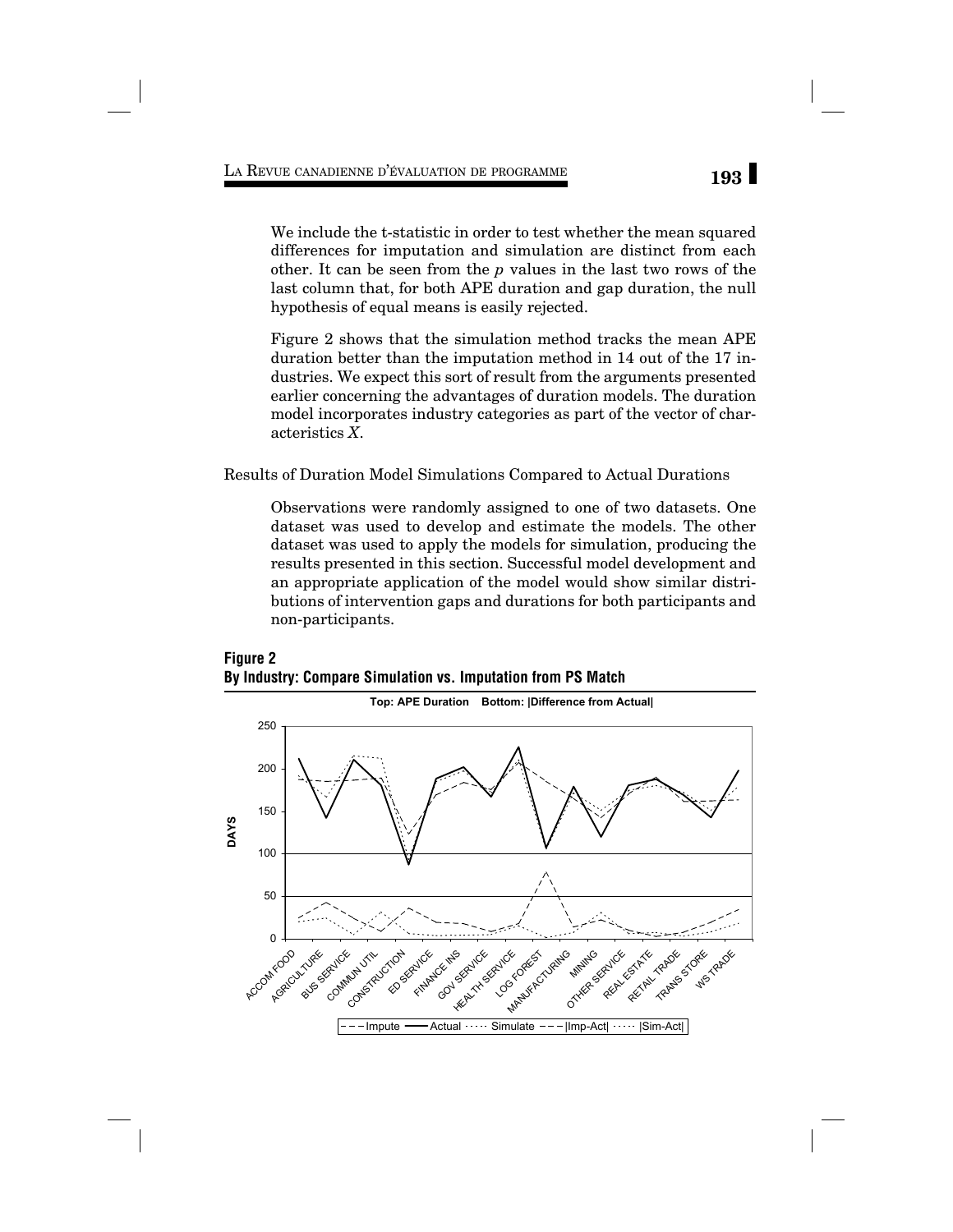The duration models worked very well to simulate distributions of gaps and APE durations for non-participants that are similar to participant durations. We exhibit results for Skills Development (SD) APEs, which are the largest category of major interventions. From Table 2 one can see that three tests (Likelihood ratio, Score, and Wald) easily reject the null hypothesis that the vector of characteristics *X* has no effect on duration.

# **Table 2 Duration Model Fit Statistics and Tests**

|                                   |                                                                                 | <b>BPC-APE GAP</b> |                            |                                                                                        | <b>APE DURATION</b> |                             |  |
|-----------------------------------|---------------------------------------------------------------------------------|--------------------|----------------------------|----------------------------------------------------------------------------------------|---------------------|-----------------------------|--|
| Test                              | Chi-Sa                                                                          | DF                 | $Pr$ > ChiSa               | Chi-Sa                                                                                 | DF                  | $Pr$ > ChiSa                |  |
| Likelihood Ratio<br>Score<br>Wald | 3757.92<br>3972.73<br>3744.47<br>Num. $Obs = 10030$<br>$-2$ LogLike = 161012.65 | 107<br>107<br>107  | &0.001<br>&0.001<br>&0.001 | 8015.01<br>7742.12<br>6808.05<br>Num. $Obs = 10030$<br>$-2$ Log Likelihood = 156755.56 | 107<br>107<br>107   | < 0.001<br>< 0001<br>&0.001 |  |

Figures 3–6 show the real and simulated gap and APE duration for Skills Development APEs. Both the gap and APE duration simulations are extremely successful. The Cox model is flexible enough to deal with two duration distributions having radically different shapes.

**Figure 3 Histogram: Real Gap (BPC–APE Start)**

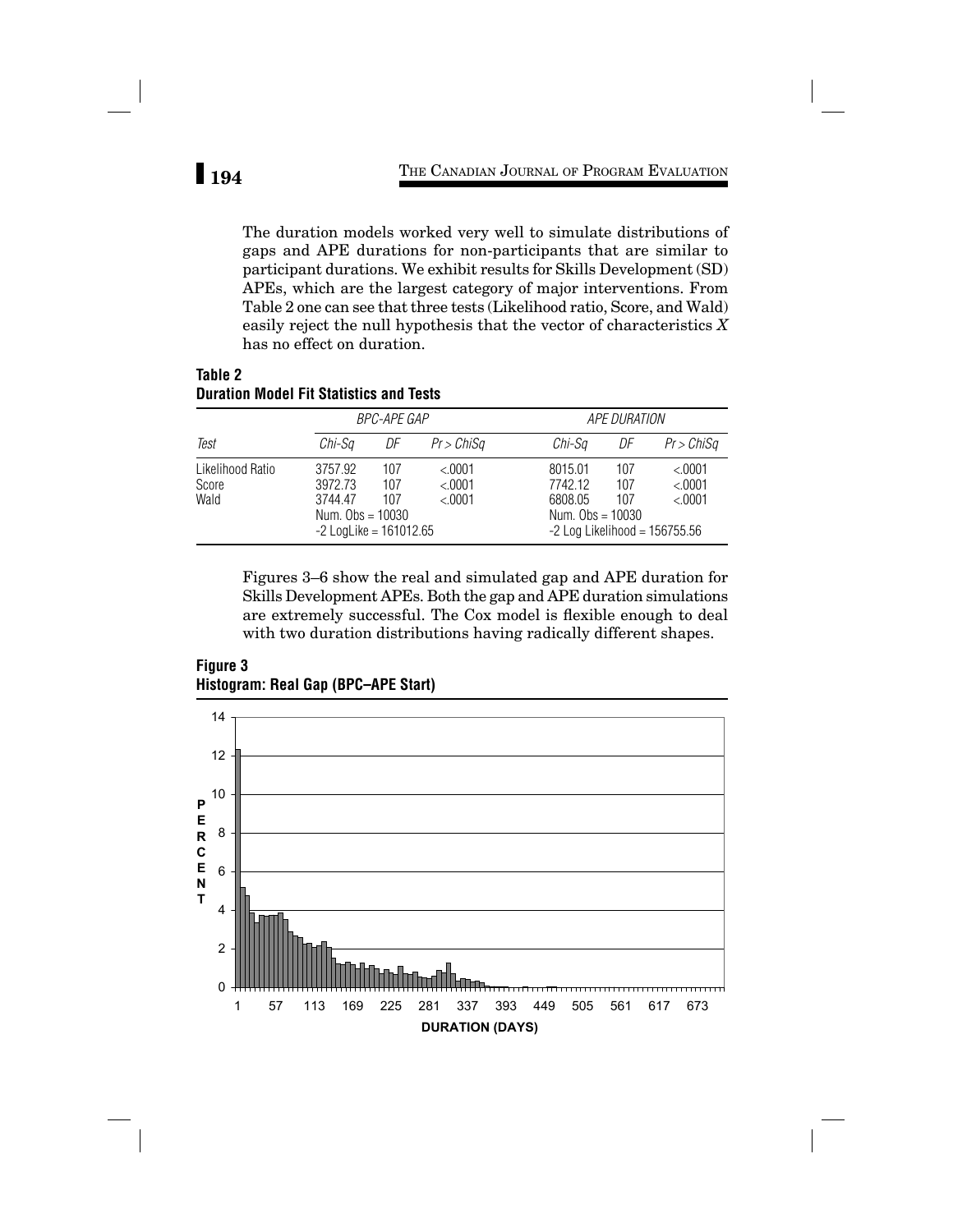

**Figure 4 Histogram: Simulated Gap (BPC–APE Start)**



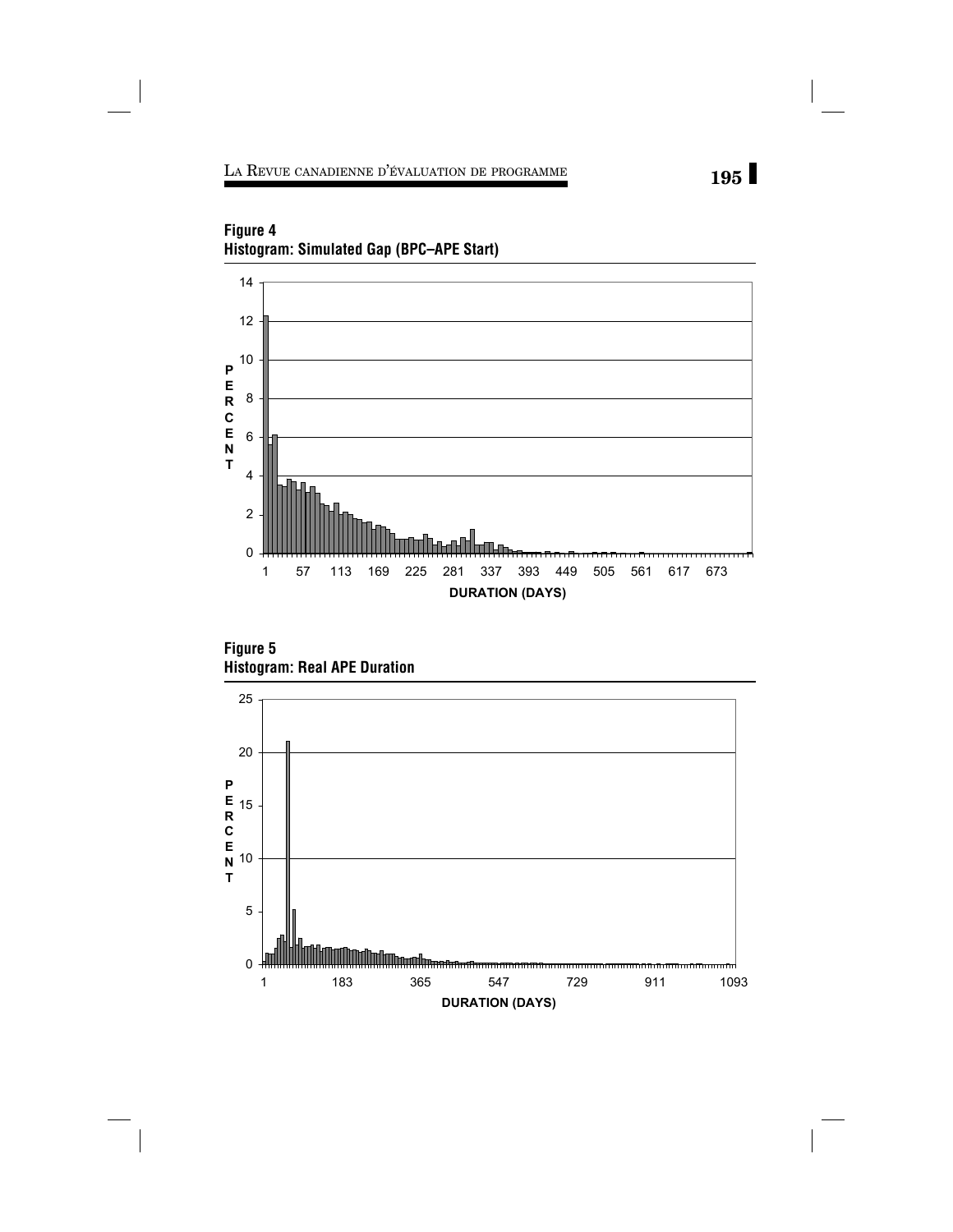# **196** THE CANADIAN JOURNAL OF PROGRAM EVALUATION



# **Figure 6 Histogram: Simulated APE Duration**

## **CONCLUSION**

In conclusion, we have demonstrated that when evaluating a program where outcomes will be measured and compared relative to a period of participation, duration models can be used to accurately create a distribution of simulated interventions for the comparison group that is similar to the distribution of interventions observed for participants.

Propensity score matching is a useful technique because it balances across characteristics overall, and can match units that have very different characteristics *X* but that have a similar probability of participating. Once matching is implemented, evaluators often turn their attention to determining intervention dates for comparisons that are analogous to program start and end dates for participants. While it may seem intuitive to simply impute the duration and timing of participation for the comparison from the matched participant, PSM imputation ignores the fact that despite a similar probability of participating, the matches may have little in common with respect to their individual characteristics; it is on these individual charac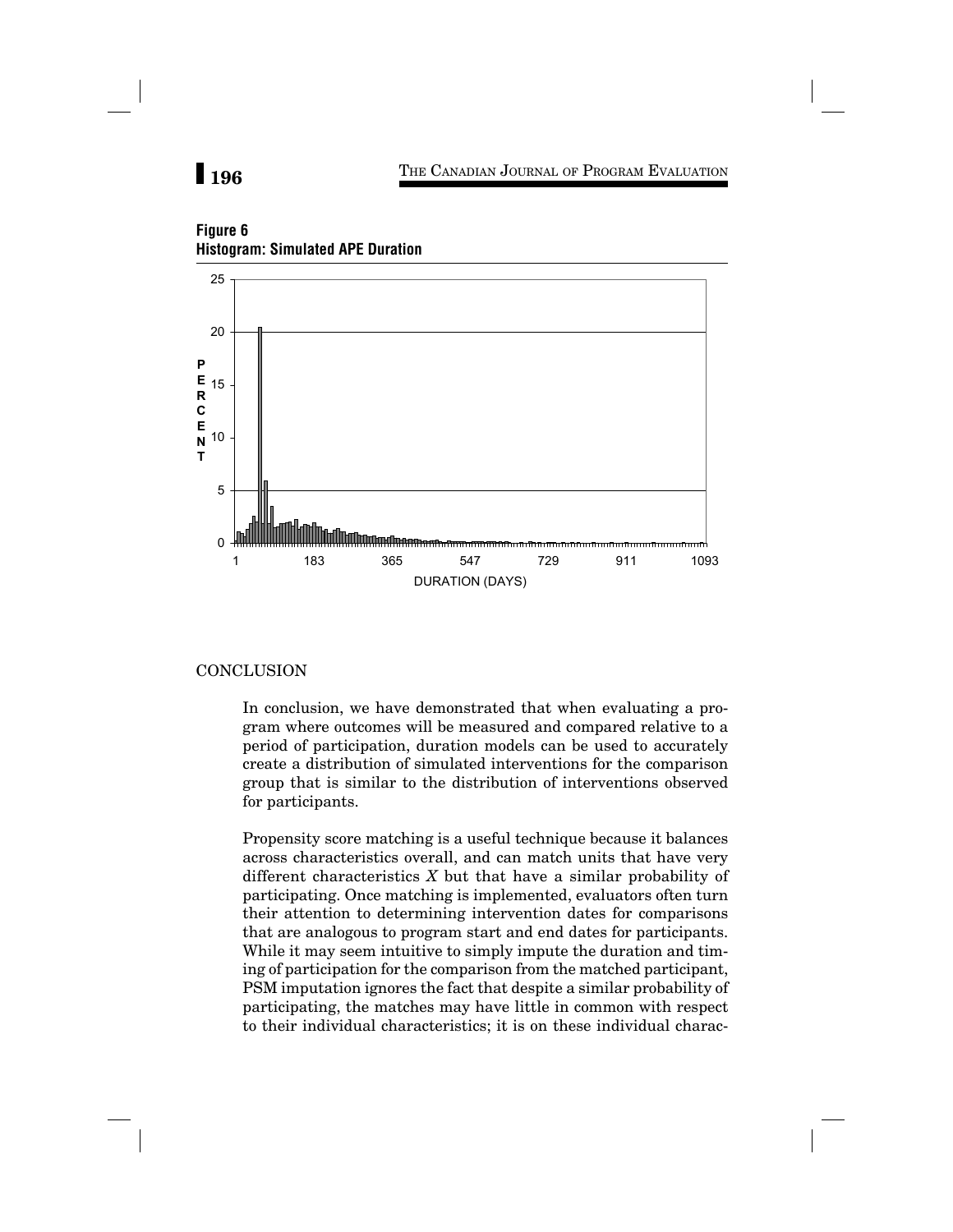teristics *X* that the different rates of recovery from labour market difficulties may depend. Imputation by PSM will not avoid this potential source of bias.

Duration models do not rely on the propensity score but rather use the individual characteristics to estimate the timing and duration of participation. Whether one simulates or imputes using the duration model depends on the nature of the data that are available. For larger datasets, we have demonstrated that simulation using duration models may be suitable, while imputation on predicted duration may provide more accuracy in the case of small datasets. In both instances, we recommend the use of the Cox semi-parametric duration model because of its flexibility.

Evaluators strive to obtain estimates of incremental program effect that are as free from bias as possible. Certainly, with the use of quasiexperimental methods, it is arguable that theoretically some bias is likely unavoidable. However, potential bias introduced by imputing the timing and duration for the comparison from its participant match using PSM is indeed avoidable, and we argue it should be avoided wherever possible. In order to ensure robust, bias-free incremental impact estimates, evaluators must scrutinize the methods proposed for use in their evaluations. In this article, a viable alternative has been developed, and evaluators may now discriminate between the methods available for use. In our view, there is no longer a choice with respect to the use of imputation by PSM. The choice now is, with the use of duration models, whether one imputes or simulates the timing and duration of the comparison intervention.

## ACKNOWLEDGEMENTS

We thank our colleagues in Program Evaluation, Human Resources Development Canada (HRDC), for fruitful discussions, and also Paul Decker and Peter Schochet of Mathematica Policy Research Inc. for useful comments on related evaluations. This work was performed when the authors worked in Program Evaluation, HRDC (now Human Resources and Social Development Canada). Opinions expressed are solely those of the authors.

# NOTE

1. For a classic introduction to conditional probability and the related notion of stochastic independence, see Feller (1968, Chapter V).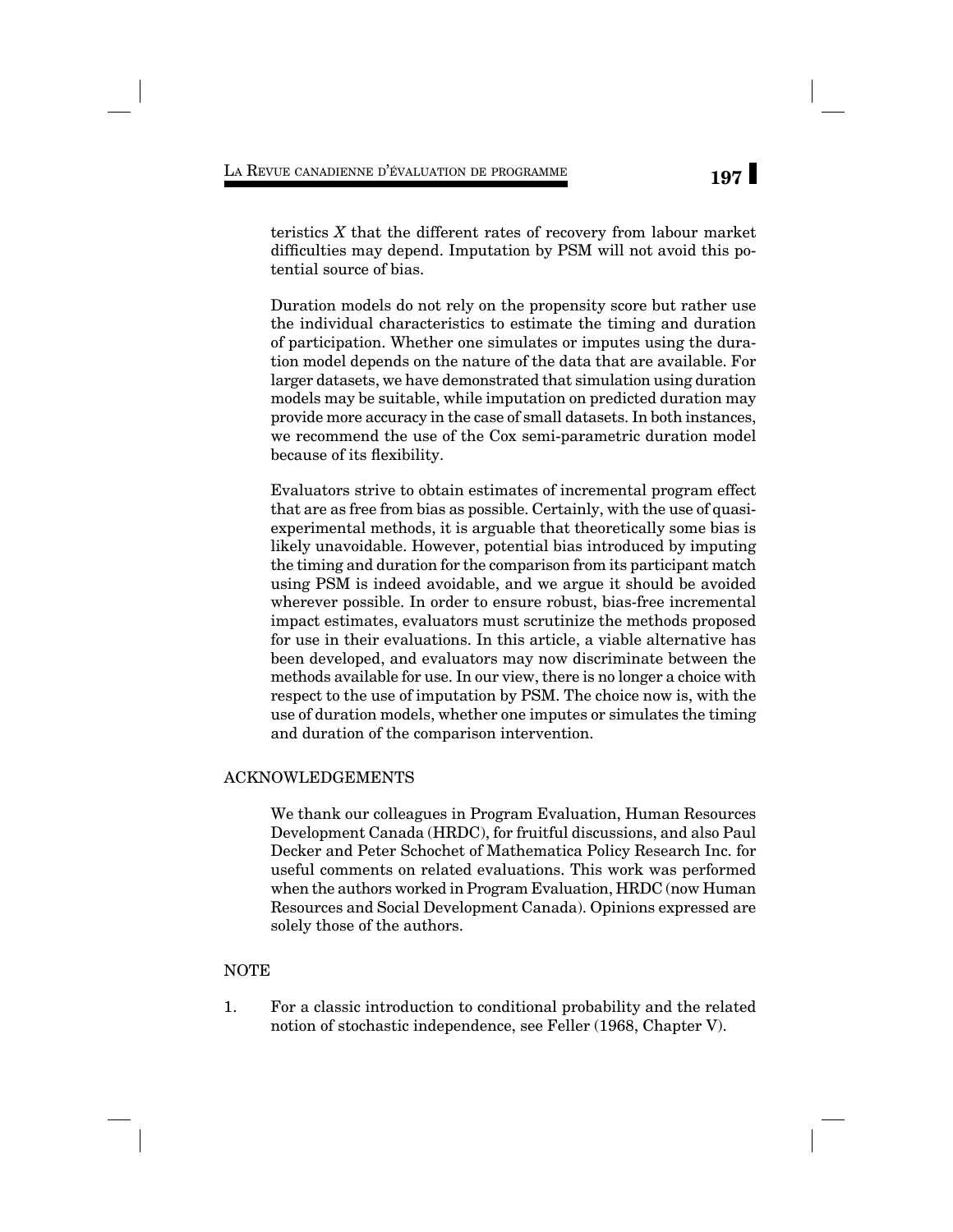# **198** THE CANADIAN JOURNAL OF PROGRAM EVALUATION

### REFERENCES

- Allison, P. (1984). *Event history analysis: Regression for longitudinal event data* (Quantitative Applications in the Social Sciences #46). Newbury Park, CA: Sage.
- Allison, P. (2000). *Survival analysis using the SAS system: A practical guide*. Cary, NC: SAS Institute.
- Bonnal, L., Fougère, D., & Sérandon, A. (1997). Evaluating the impact of French employment policies on individual labour market histories. *Review of Economic Studies, 64*, 683–713.
- Brännäs, K. (2000). *Estimation in a duration model for evaluating education programs* (Discussion Paper 103). Bonn, Germany: IZA—Institute for the Study of Labor.
- Cox, D.R., & Oakes, D. (1984). *Analysis of survival data*. London: Chapman and Hall.
- Dehejia, R., & Wahba, S. (1998). *Propensity score matching methods for non-experimental causal studies* (NBER Working Paper 6829). Cambridge: NBER.
- Dolton, P., & O'Neil, D. (1996). Unemployment duration and the restart effect: Some experimental evidence. *Economic Journal, 106*, 386– 400.
- Feller, W. (1968). *An introduction to probability theory and its applications*. New York: Wiley.
- Greene, W.H. (2003). *Econometric analysis (*5th ed.). Upper Saddle River, NJ: Prentice Hall.
- Kalbfleisch, J.D., & Prentice, R.L. (1980). *The statistical analysis of failure time data*. New York: Wiley.
- Lalive, R., van Ours, J.C., & Zweimüller, J. (2002). *The impact of active labor market programs on the duration of unemployment* (Working Paper 41). Zurich: Institute for Empirical Research in Economics, University of Zurich.
- Lancaster, T. (1990). *The econometric analysis of transition data*. Cambridge: Cambridge University Press.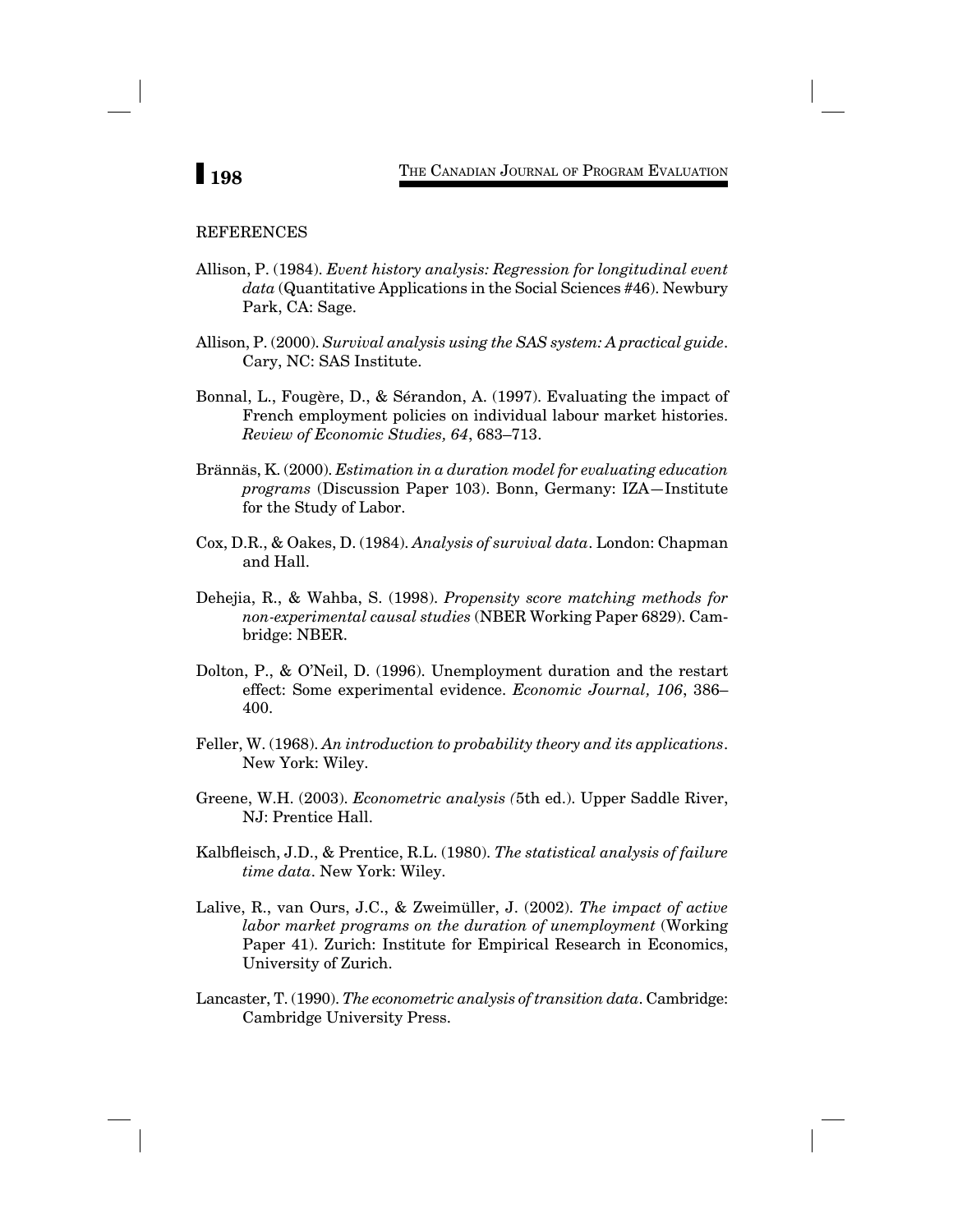- Parzen, E. (1960). *Modern probability theory and its applications*. New York: Wiley.
- Ridder, G. (1986). An event history approach to the evaluation of training, recruitment, and employment programs. *Journal of Applied Econometrics, 1*, 109–126.
- Rosenbaum, P., & Rubin, D. (1983). The central role of the propensity score in observational studies for causal effects. *Biometrika, 70*(1), 41–55.
- Sianesi, B. (2001). *An evaluation of the active labour market programmes in Sweden* (Working Paper 2001:5). Uppsala, Sweden: IFAU Office of Labour Market Policy Evaluation.
- Smith, J. (2000). A critical survey of empirical methods for evaluating active labor market policies. *Swiss Journal of Economics and Statistics, 136*(3), 1–22.
- Smith, J., & Todd, P. (2004). Does matching overcome LaLonde's critique of nonexperimental estimators? *Journal of Econometrics, 125*(1–2), 305–353.
- Stuart, A., & Ord, J.K. (1987). *Kendall's advanced theory of statistics* (originally by Sir Maurice Kendall) (5th ed., Vol. 1: *Distribution Theory*). New York: Oxford University Press.

### APPENDIX: DETAILS OF THE ECONOMETRIC METHODOLOGY

In duration models it is convenient to define the survival function  $S(t) = 1 - F(t)$  where *F* is the cumulative distribution function (cdf) of duration, and also the hazard rate  $h(t)$ , which is the instantaneous termination rate at time *t*, conditional on having attained the duration *t*. The Cox proportional hazard model specifies the hazard function according to

$$
h(t) = \lambda_0(t) \exp(X'\beta)
$$
 (1)

where *X* is a vector of covariates (no constant term),  $\beta$  is a vector of coefficients, and  $\lambda_0(t)$  is a baseline hazard function with timedependence left unspecified, so that it provides great flexibility. Good references on duration models are Kalbfleisch and Prentice (1980), Cox and Oakes (1984), and Lancaster (1990). There is also a good introduction in Greene (2003).